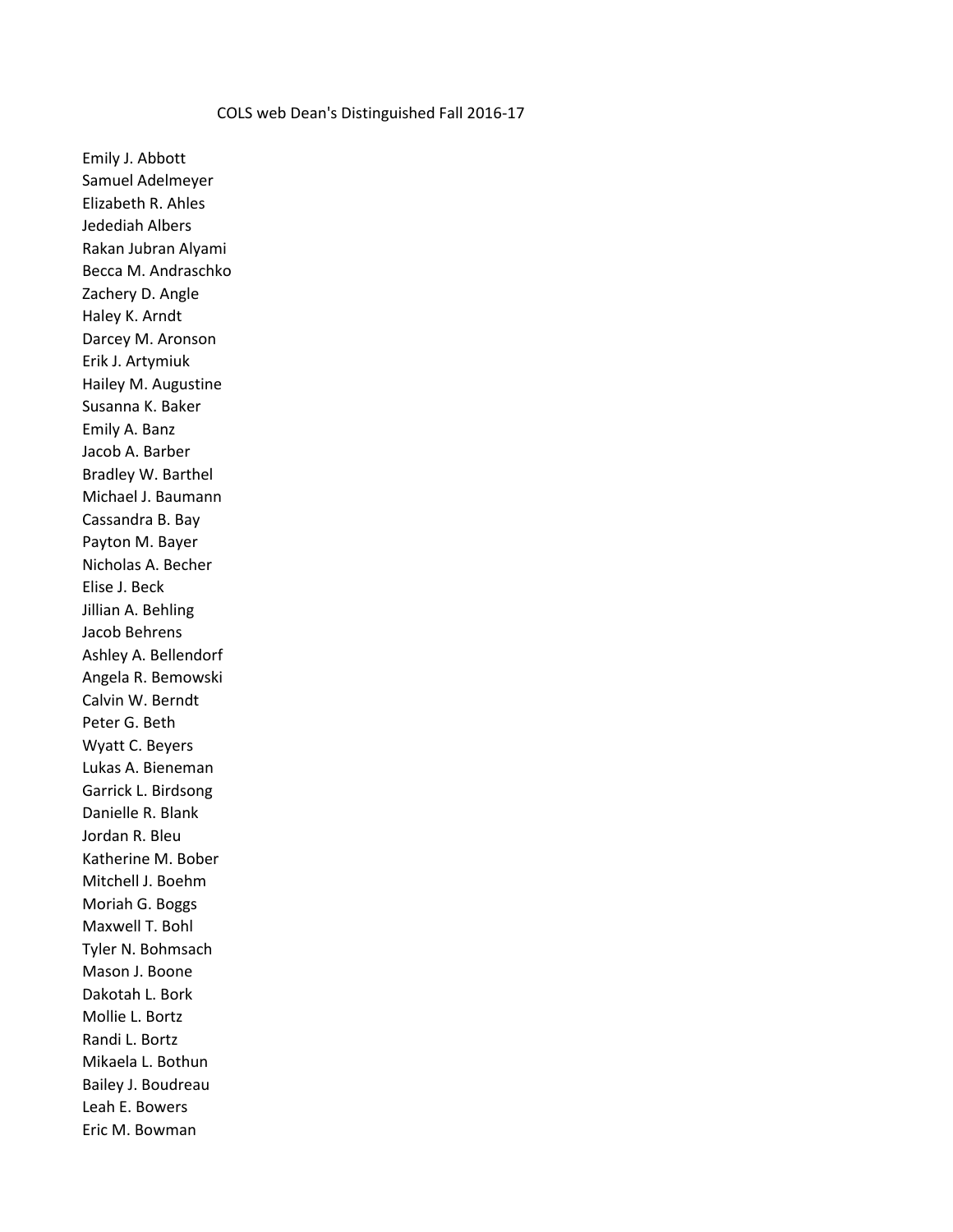Olivia K. Bowman Liliana Denisovna Boyle Samantha R. Bradley Cassaundra N. Bratz Alexis E. Brauner Angie Bricco-Meske Sonya Bright Lara M. Broderick Ella M. Broullire Mackenzie E. Brounacker John M. Buchanan Isaac Bucknell Kelly R. Buege Lindsey R. Bundgaard Dustin A. Buntrock Jared J. Burkart Adrienne C. Burn Amanda Butalla Natalie L. Cardenas Erica E. Carlson Kaylie A. Cartwright Elise Celarier Carly M. Cerrato KongPheng Chang Daniela P. Chavez Jeffrey F. Chizever Alison N. Clark Abigail B. Clement Melissa E. Clement Emily C. Colson Shawn E. Corazalla Mathilde Cormier-tardif Jessica A. Corning Samuel J. Cotter Dylan A. Couch Daniel D. Cronce Amy R. Culbreath Miles J. Curnutt Kenneth I. Cyracus Austin M. Czerwinski Cassandra L. Davis Colin W. Davis Griffen B. Davis Alyssa T. DeCleene Jordyn L. DeFrance Sarah E. DeGuire Andrew G. DeLange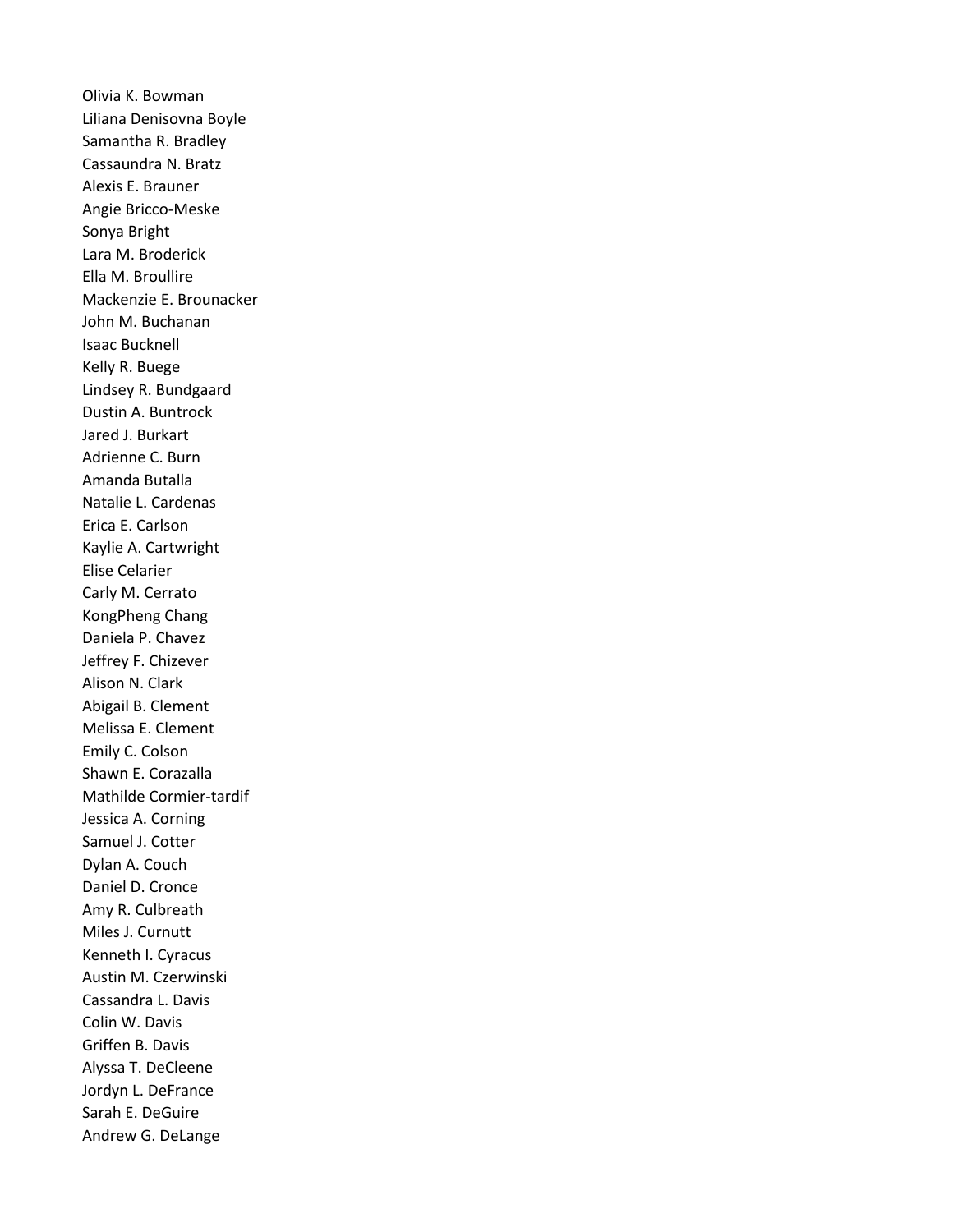Olivia C. DeValk Julia K. Delvaux Jennifer J. Dennison Hardeep Kaur Dhalla Alexa S. Dickson Klaire E. Diemer Molly S. Dobberpuhl Kimberly G. Doering Seamus C. Dolan Michael J. Dombrowski Nicholas H. Donisch Andrew B. Dow Hannah A. Downs Joseph Downs Jacob J. Draves Kaitie L. Dreger Ellen Drewry Christina A. Drinville Zakarias L. Driscoll McKayla A. Drozd Chelsey M. Duellman Kisa R. Duncan Reginald C. Duncan Alyssa M. Dunn Matthew J. Duzell Elisa A. Dyer Megan A. Ebert Amber L. Edwards Leah R. Egan Quinn M. Elmer Samuel J. Elzinga Derek L. Erickson Julia D. Erickson Jamie L. Ertl Ryan L. Esch Alexandra N. Eschmann Ashley E. Eucke Joseph Ewing Laura J. Federico Matthew Fiene Jennifer E. Finerty Craig M. Fisher Kennedy L. Fitzgerald Megan A. Flanagan Caleb Fleischman Caysha Fleischman Zoe E. Fleischman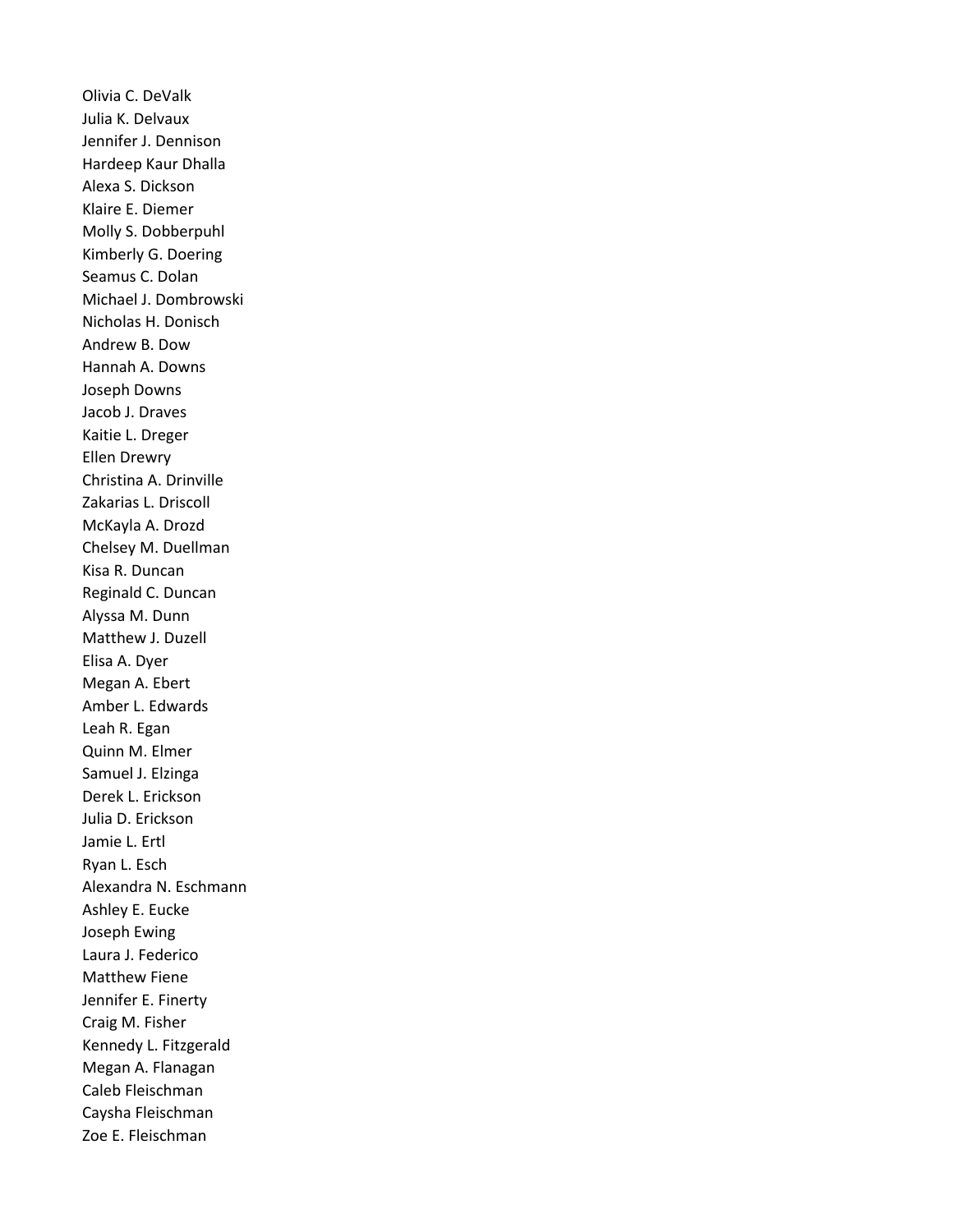Trevor J. Flick John T. Flood Jesus E. Flores Thomas M. Foss Jamie H. Fota Lisa L. Fowle Rachel L. France Halee T. Fritsch Andrew P. Fromfeld Erica M. Frost Riddhi B. Gandhi Evan V. Garski Breanne M. Gartmann Magdalene M. Garvey Vanessa M. Gassman Joseph L. Gburek Cody M. Gehrke Mara R. Gerhards Caroline A. Gilchrist Jared S. Gjertson Fletcher G. Goldinger Whitney J. Golla Maria A. Gorski Hilary S. Green Amanda J. Greenthal Alexandra E. Gregson Katherine N. Griesbach Ruth E. Griffin Joseph L. Grosskopf Kennedy Grovogel Chelsey L. Gruetzmacher OnaLi Z. Gudelis Dominic P. Gunderson Adrienne K. Hagen Brian Hall Jessica A. Hall Joseph D. Hansen Katrina Hansen Trista N. Hansen Conor W. Hanson Mary E. Harman Jessica Harter Brooke M. Hartjes Pamela J. Hartwig Dustin J. Hasenohrl Brandi M. Haslitt Sabrina J. Hathaway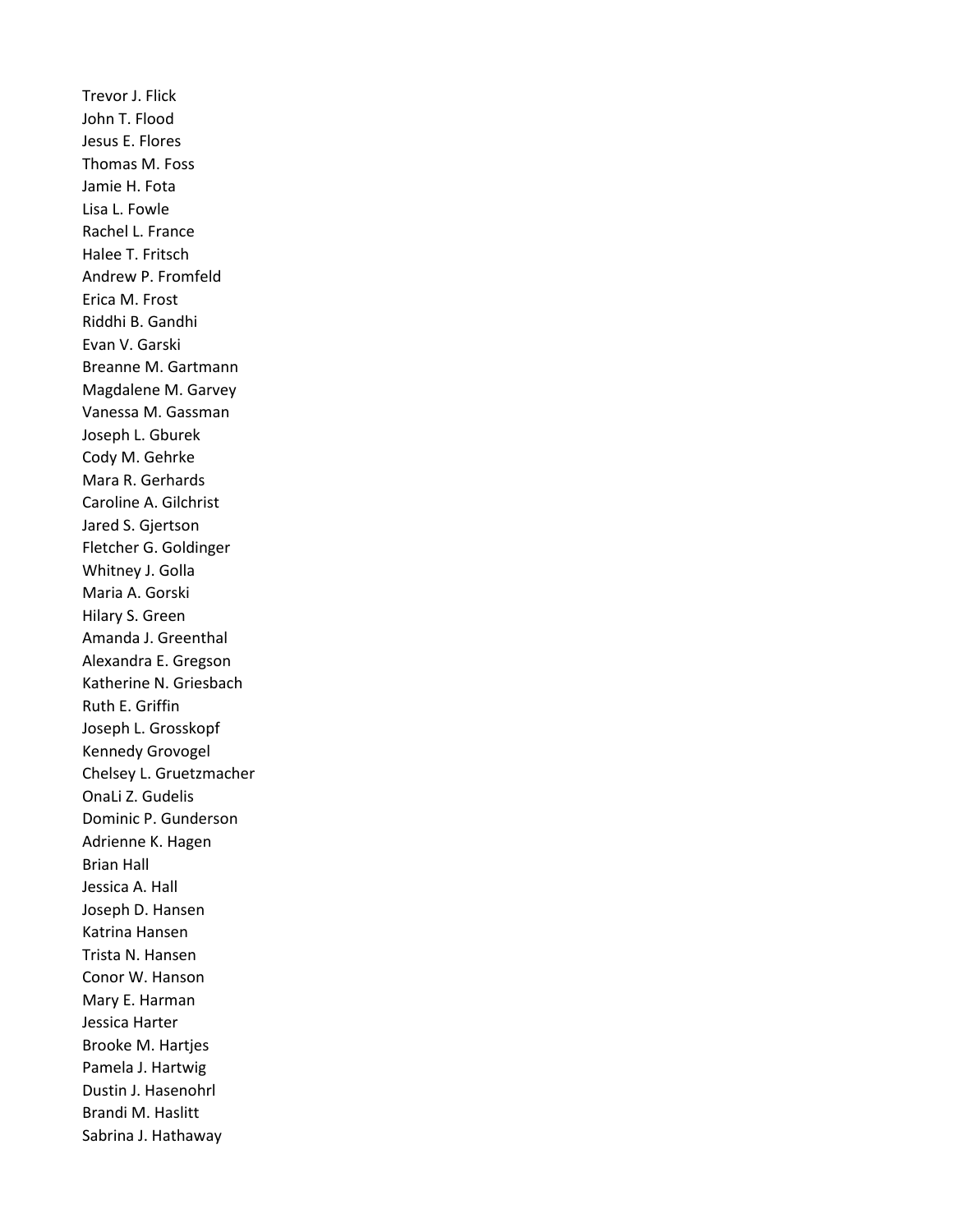Elena M. Hausmann Nathaniel J. Hawlish Savanna Haygood Whitney J. Hays Hailey N. Heath Amber J. Hederer Siao Hui Hee Michael Z. Heer Gabrielle E. Heese Melanie K. Heibler Vince E. Helgerson Jenna E. Henrichs David G. Herda Kara L. Herr MaivCua I. Herr Amelia Heup Pauline R. Hewitt Benjamin M. Hinson Nathaniel M. Hinson Elizabeth S. Hofer Benjamin S. Hoffman Alexis H. Hollander Alexander M. Holmes Karissa K. Holzknecht Samantha J. Hoppe Angela M. Iwanski Megan N. Jacobson Jesse E. Jahn Jacob A. Jarzynski Jada Jaworski Megan A. Jay Amanda M. Jennings Qihao Jin Carmen M. Johnson Zachary T. Jorgenson Jordan R. Jozefacki Colin L. Kafka Brian M. Karl Jarod J. Karls Eric R. Kearns Haley M. Ketchum Benjamin T. Kewaygeshik David K. Kieffer Michelle M. Kienow Jenna R. Kihl Kaitlan E. Kilgore Shannon L. Kinney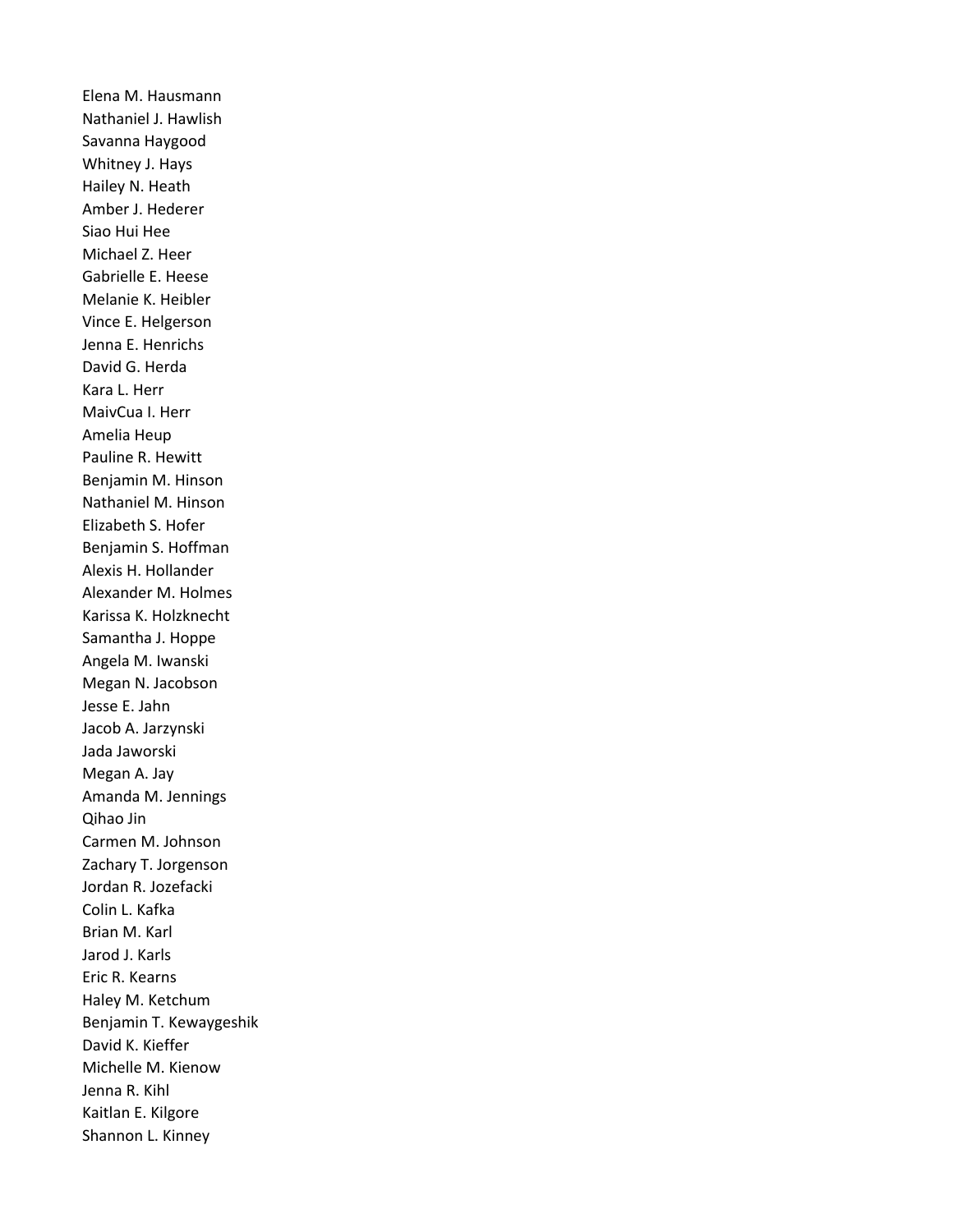Alayna R. Kjentvet Susan A. Klein Jacob W. Klemm Paige M. Kocian Jacob A. Kocken Nicole A. Kollmann Austin C. Konkol Christian F. Krause Michael W. Krause Alexandra M. Krauter Casaundra K. Krob Daniel J. Krommenakker Jack W. Krueger Kara J. Krueger Ashley P. Kruger Nicholas P. Kubley Mason W. Kuchenbecker Bryce A. LaLuzerne Abby L. LaRonge Shannon T. Lagore Noah J. Langenfeld Jacob E. Langenhahn Tyler S. Langreck Devin T. Larson Haylee C. Larson Eden D. Laska Megan M. Lassa Trevor Laszczkowski Luke K. Laufenberg Kierstan K. Leaf Fue Lee Kasheng Lee Mai Lee Sage L. Lefebvre Stephanie A. Lesperance Abigail C. Levenick Walter J. Lewis Callie J. Lindemeyer Zhihan Liu Rachel M. Lizzadro-McPherson Derek J. Lock Margret R. Lucas Chun Huai Luo Daniel B. Maatta Samantha E. MacGlashin Jada Mach Shaundra J. Machtan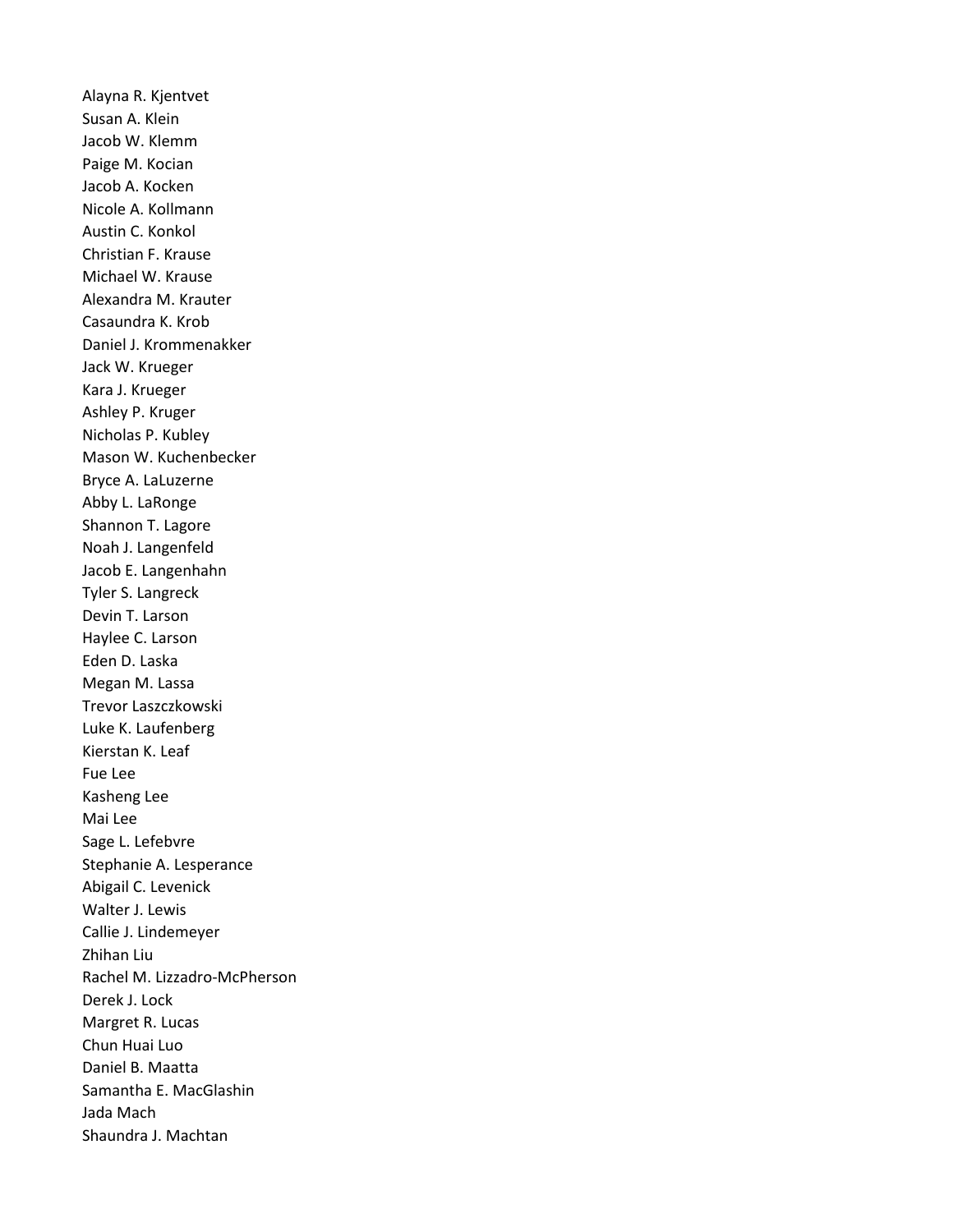Cole V. Madden Katharine A. Mamrosh Lucas J. Mancheski Dan C. Mangal Kelsea A. Martin Christian R. Martinmaki Amanda K. Mathis Felisha A. Maurer Erin M. McCarthy Thomas J. McCurdy Alyssa K. McKlveen Taylor J. McNiff Samantha A. Meddaugh Merita Mehmedi Kyle J. Meidenbauer Katherine R. Menard Preston M. Mertins Lukas M. Meske Ryan T. Milanowski Benjamin H. Milzer Benjamin J. Mocadlo Hope D. Moos Tyce D. Morgan Miranda D. Morrison Jacob J. Mortimer Megan E. Mueller Andrew A. Mutchler Mark J. Mutza Ciara J. Neeb Anika Tabassum Sardar Neela Alexis M. Neeley Mitchel R. Neubauer Mark A. Newby Rilee A. Newell Bailey M. Nix Benjamin A. Nowicki Kalena A. Obmascher Jennifer L. Oldenburg Shane J. Olsen Adam M. Olson Elizabeth A. Olson Adam K. Opperman Jasmine R. Ostrowski Emily J. Ott Lhea J. Owens Gregory M. Palo Jared M. Pankow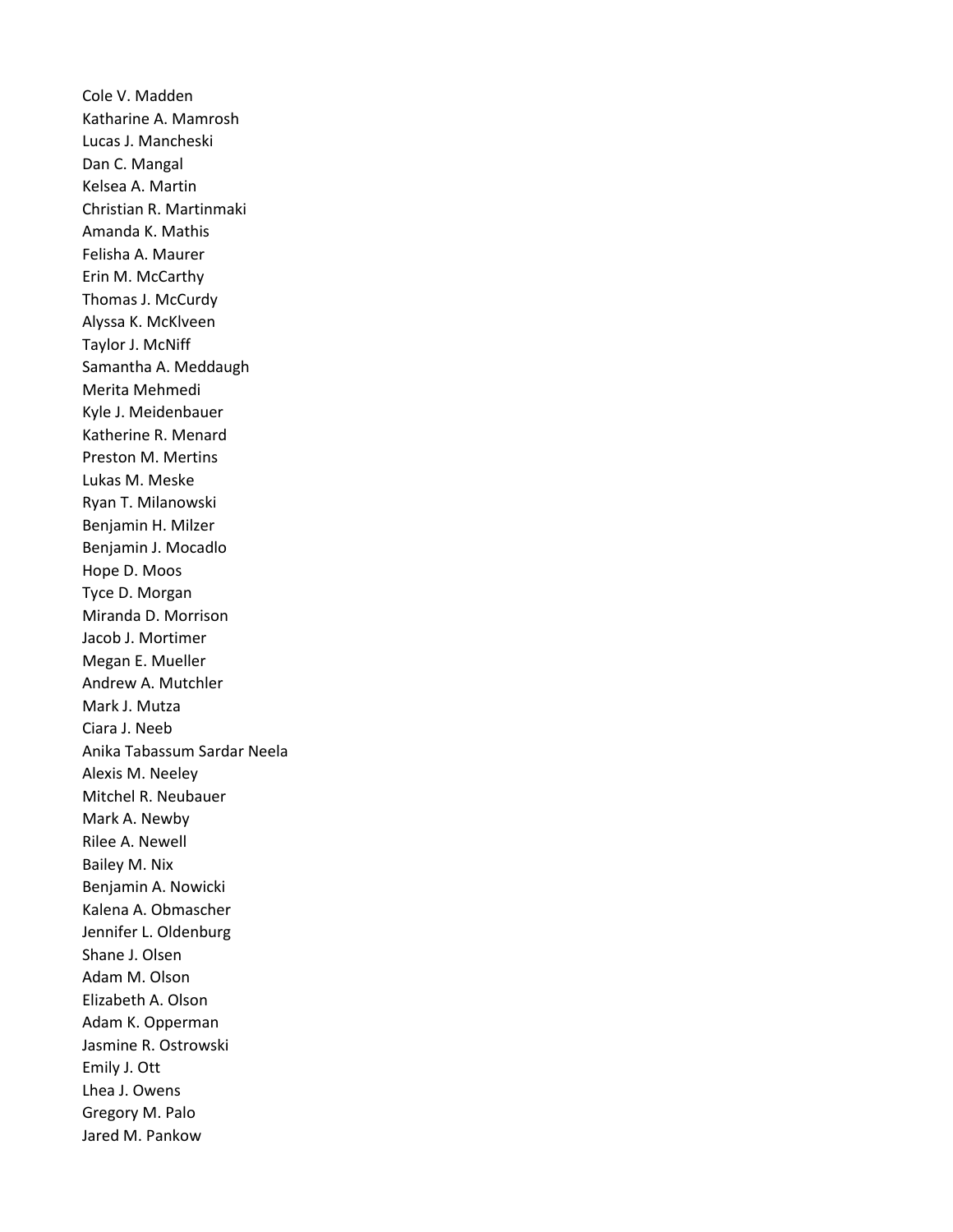Robert L. Parker Taylor A. Pehrson Abigail M. Pendergast Ashley M. Peper Jeanette A. Peplinski Amanda M. Peterka Westley W. Petersen Harley J. Peterson Jennifer L. Peterson Olivia J. Petrie Chelsea A. Phillips Kelsey L. Phillips Corey L. Pickett Jessica M. Pilsner Carlui Jose Pimentel-Aguilar Asa A. Plonsky Jennifer J. Poeschl Sara M. Polacek Thomas J. Polaske Molly E. Ponasik Bethany M. Prazuch Adam J. Prince Alyssa C. Pritchard Emily J. Pritzl Carissa J. Puerzer Timothy A. Puralewski McKenzie E. Racine Kasey L. Rader Diane W. Ray Benjamin J. Reich Karli B. Reimer Aaron D. Reineking Bailey A. Resheske John P. Revels Brandon T. Richardson Bryan L. Richmond Sarah G. Ridings Hannah L. Riesselmann Zachariah J. Rihn Laura Risser Molly M. Roberts Markie L. Rodgers Katelyn V. Rolefson William J. Rossmiller Taylor J. Rowerdink Mary C. Runnoe Audrey M. Runyan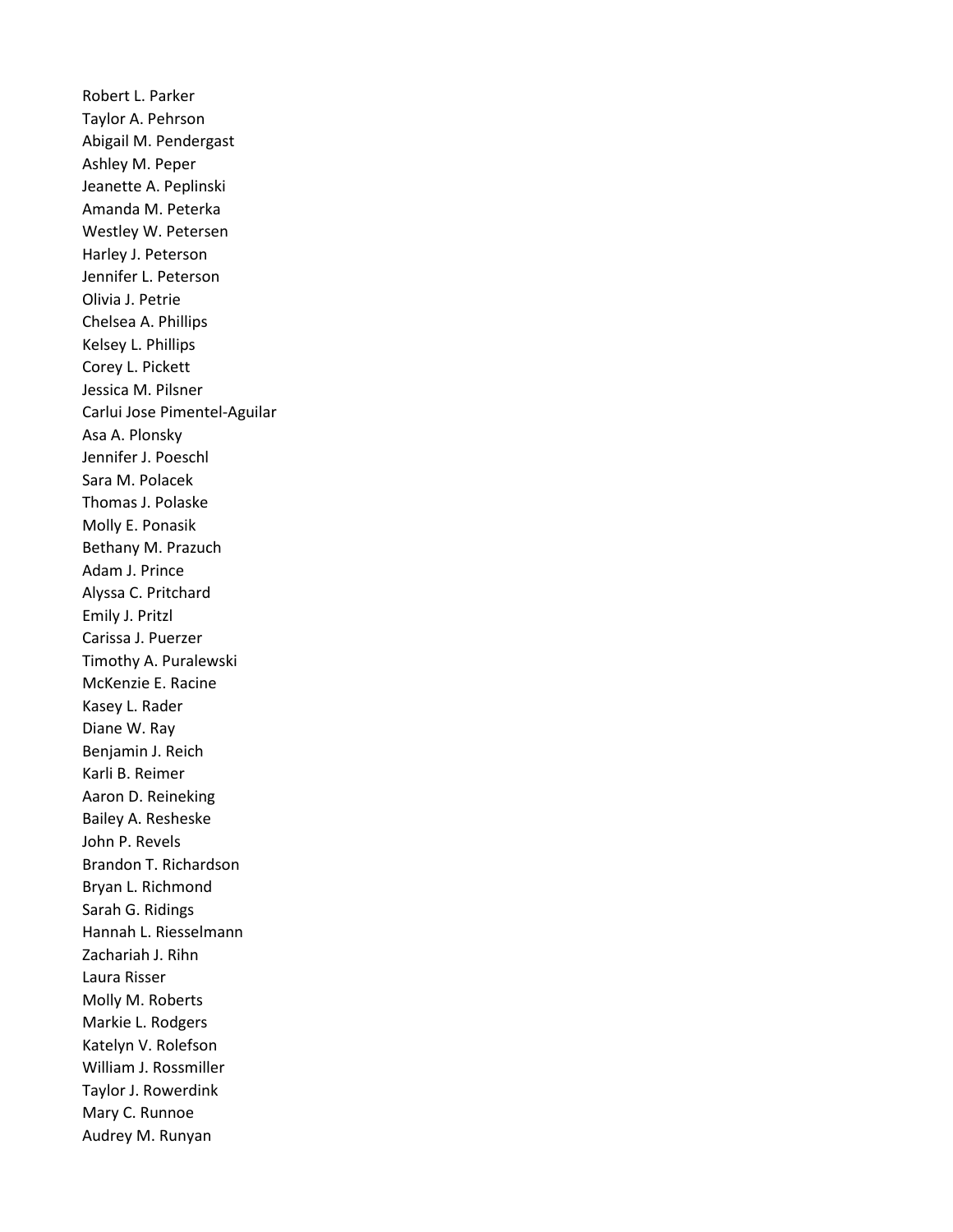Krysten N. Rutzinski Paulette Salazar Damon W. Salm Rachel L. Samuelson Tyler W. Schafman Emily Schanowski Monica L. Schauer Jennifer A. Schimanski Colin R. Schmenk Charity M. Schmidt Jamie M. Schmitz Nathan R. Schmitz Kristin M. Schreier Cody J. Schreiner Samantha C. Schuetze Peter G. Schumann Hunter F. Schwaller Sarah E. Scott Jordyn M. Scutkowski Jasmine Segarra Brittany A. Sennhenn Mitchell A. Shallwani Anika Tahsin Sardar Sheela Cory M. Shepherd Theresa M. Shulfer Brandon M. Simonis Marisa J. Skajewski Nicole A. Smith Rachel A. Smith Loralee R. Snodgrass Melanie D. Snyder Morgan E. Snyder Daniel S. Soderlund Lauren E. Soergel Joseph W. Spielman William J. StJohn Emmalee D. Statz Shelby R. Steinke Harley A. Stenzel Marshall A. Stieber Kristina A. Stoklosa Nathan A. Storch Scott J. Strasser Cassandra M. Strebe Alexander G. Sukupcak Brett L. Sutherland Paul Swartz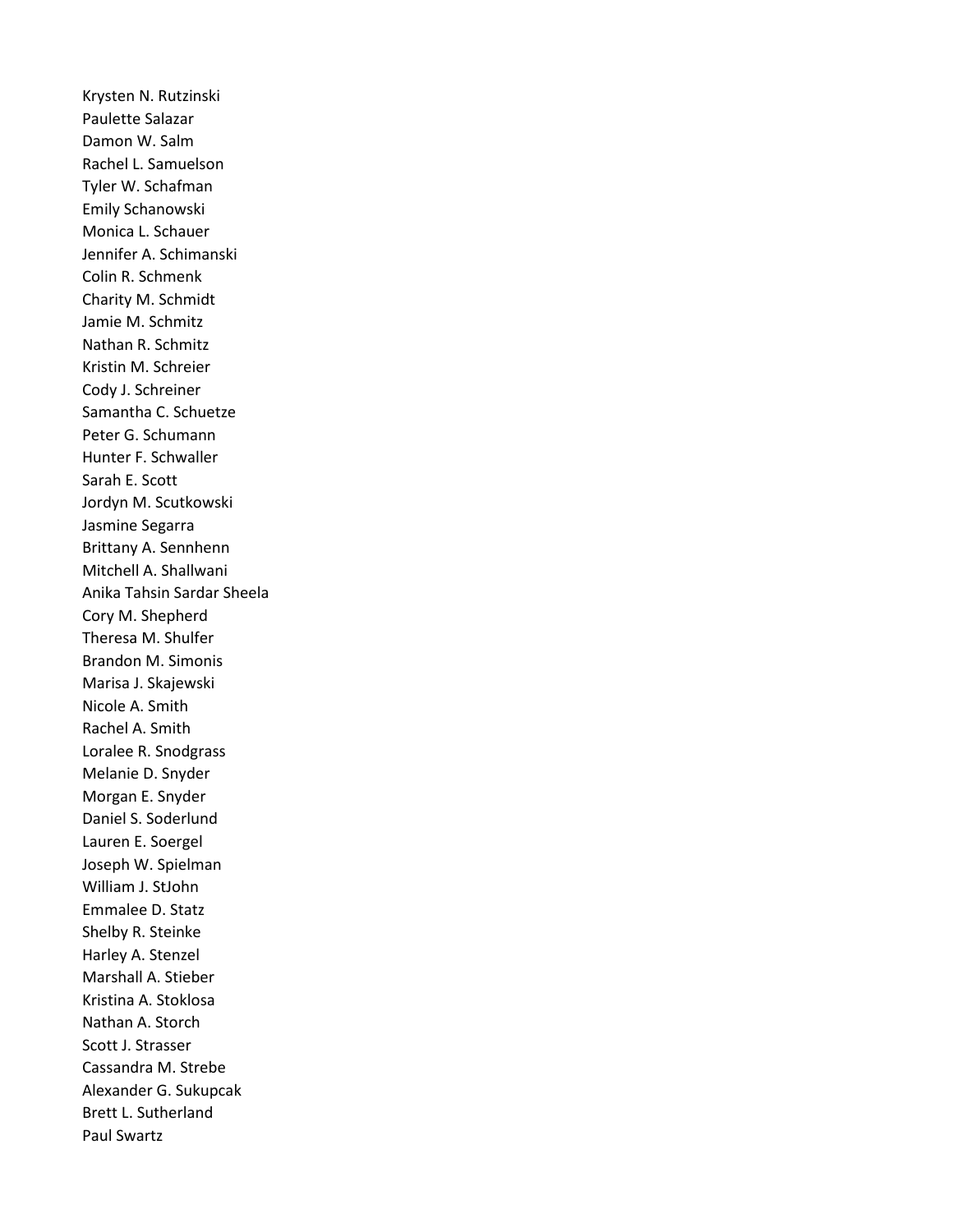Wesley J. Sweet Kendall C. Taivalkoski Ashlee H. Tatro Logan A. Taylor Kimberly E. Tenor Mitchell J. Tenpas Kyle K. Thao Kevin J. Theisen Scott R. Thornsen Nicole L. Thorson Morgan M. Tomczyk Christian L. Tomski Caden J. Tourdot Leah E. Trempe Hayley E. Trzinski Sarah M. Turner Dane W. Tyler Hannah R. Tyznik Caden N. Untiedt Zachary R. Urquhart Kaz T. VanAsten Gabrielle A. VanGompel Lauren M. VanNatta Jasmine M. VanSluys Mitchell T. Vana Benjamin T. VanderLogt Eli Vang Lucky Vang Katelyn M. Vesely Rachel N. Vittone Tasha D. Vogel Lauren E. Volkman Cassidy J. Volm Ariana L. Vruwink Cole D. Walli Miranda J. Walter Eva V. Walters Gabrielle A. Wanasek Corynn K. Wartgow James K. Watry Tristan D. Watson Ashley M. Watzig Mackayla A. Wayerski Zachary S. Weber Isabella G. Weekly Samantha M. Weigand Matthew T. Weise